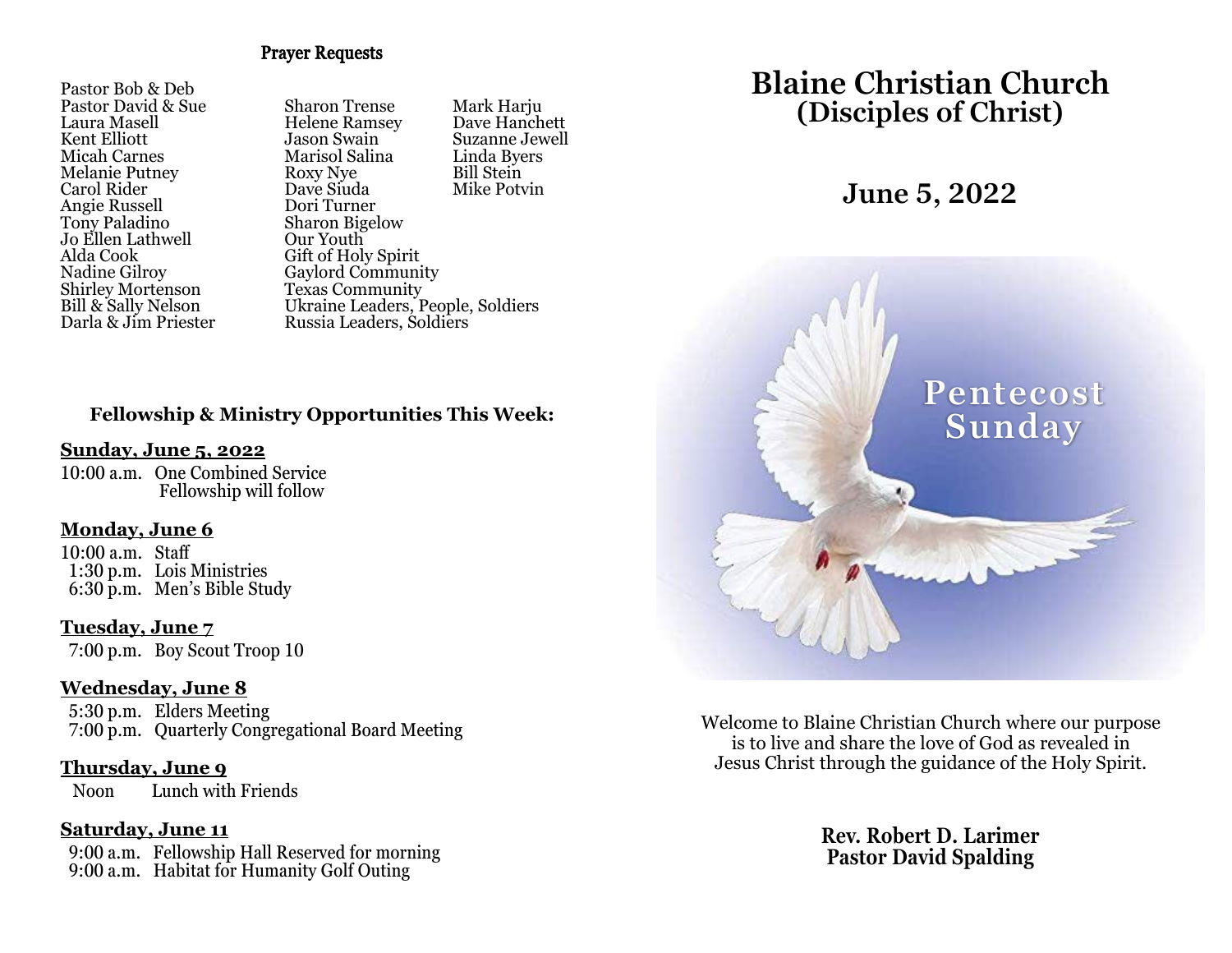

# *Blaine Christian Church (Disciples of Christ)*

7018 Putney Road Arcadia, Michigan 49613 231-352-9148 www.blainechristianchurch.org blainechurch@gmail.com

This is a combined service of worship and praise celebrating our Music Ministry, HS Graduates, Pentecost, and the Installation of Pastor David Spalding as our Associate Pastor.

Coffee fellowship will follow the service.

#### SERVING TODAY

 Ministers: Rev. Robert D. Larimer Pastor David Spalding Communion: Deb Larimer, Sue Spalding Reader: Bruce Caylen Prelude: Lynda Faber Choir Director: Carolyn Waterson Pianist: Mercy Sobkoviak Children's Moment: Jenny Caylen Kids Kare: Elizabeth Putney Greeter: Robin Groesbeck Usher: Rita Minteer Fellowship:

## **The Lord's Prayer**

Our Father, who art in heaven, hallowed be Thy name. Thy Kingdom come, Thy will be done on earth as it is in heaven. Give us this day, our daily bread and forgive us our debts as we forgive our debtors. Lead us not into temptation, but deliver us from evil. For thine is the kingdom and the power and the glory forever. Amen.

\*Indicates all who are able, please stand.

| Prelude                                                                                                                                                                                                                                  |                                                                           |                  |
|------------------------------------------------------------------------------------------------------------------------------------------------------------------------------------------------------------------------------------------|---------------------------------------------------------------------------|------------------|
| Time of Sharing                                                                                                                                                                                                                          |                                                                           |                  |
| <i>*Passing the Peace of Christ</i>                                                                                                                                                                                                      |                                                                           |                  |
| *Songs of Praise                                                                                                                                                                                                                         |                                                                           |                  |
| <i>*Invocation</i>                                                                                                                                                                                                                       |                                                                           |                  |
| <i>*</i> Response                                                                                                                                                                                                                        |                                                                           |                  |
| <b>Graduate Recognition of Will Bradford</b>                                                                                                                                                                                             |                                                                           |                  |
| Children's Moment                                                                                                                                                                                                                        |                                                                           |                  |
| Morning Message - "Proclaiming Whose We Are"                                                                                                                                                                                             | I Will Do A New Thing<br>I Will Serve the Lord All My Days Give Me A Song | Who You Say I Am |
| Scripture Reading - Acts 2                                                                                                                                                                                                               |                                                                           |                  |
| *Hymn of Invitation<br>*Invitation                                                                                                                                                                                                       | Spirit Song (vs. 1-2)<br>Spirit Song (vs. 3)                              | #352<br>#352     |
| Joys and Concerns<br><b>Pastoral Prayer</b>                                                                                                                                                                                              |                                                                           |                  |
| <b>Installation of Pastor David Spalding</b>                                                                                                                                                                                             |                                                                           |                  |
| Call to Communion                                                                                                                                                                                                                        |                                                                           |                  |
| <b>Hymn of Preparation</b>                                                                                                                                                                                                               | Let Us Break Bread Together                                               | #425             |
| Sharing of the Bread & Cup<br>All who profess Jesus Christ as Lord and Savior are invited to come forward,<br>break off a piece of bread, dip the bread into the juice, and partake.<br>Individuals cups are available if you so choose. |                                                                           |                  |
| *Benediction                                                                                                                                                                                                                             |                                                                           |                  |

\*Closing Chorus

Live in the spirit of love. Live in the spirit of love. Love one another as Jesus loves you. Live in the spirit of love.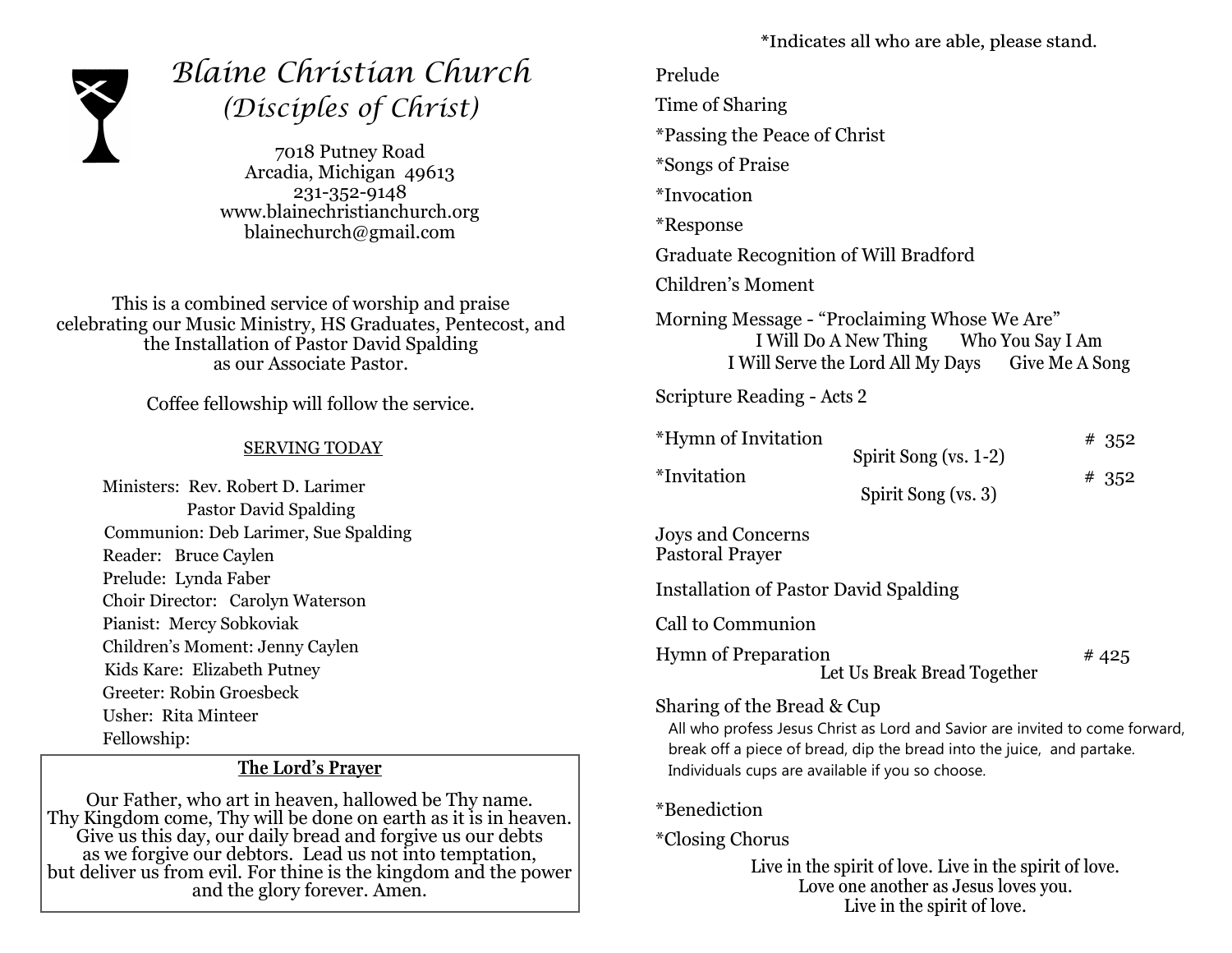Please wear your name tags while you are here for worship services. It is helpful for our congregation and our guests.

PRAYER CARDS are available in the chair pockets in front of you. You are asked to fill these out to help our Pastors and Elders with correct spelling, correct information and to keep this time in the service prayerful.

THANK YOU to the choir for the message this morning and their faithful service this past year. Jenny Caylen, Deb Larimer, Deb Kessler, Sara Tiller, Sonja Reitan, Dee Lathwell, Kim Shadwick, Judy Ingleston, Michelle Herron, Cathy Bodell, Yvonne Hockett, Carolyn Bell, Mary Lou Noble, Lynette Williams, Gloria Sobkoviak, Donna Brown, Julie Zych, Kathryn Mathieu, Ron Gardin, Neil Nugent, Gary Waterson, Skip Noble, Bob Bell, Russ Tiller, Mercy Sobkoviak, Carolyn Waterson

Wednesday, June 8th is our Quarterly Congregational Board Meeting in the sanctuary at 7:00 pm. All member are encouraged to attend. Board Packets are available in fellowship hall to pick up this morning.

Lunch with Friends will meet this Thursday, June 9th, Noon at Skip and Mary Lou Noble's home on Watervale Road for a potluck luncheon. We will have our card ministry following lunch. Please bring a dish to pass.

Blaine Christian Church invites our congregation and community to come to the church for a FREE watch party of the award winning TV series THE CHOSEN (www.thechosen.tv). We will meet in the youth area of the lower level beginning June 12, 2022, at 6 pm for 8 Sundays. For questions please contact Cathy Bodell, 231/871-1553, bbandcb@att.net

Save the Date: Friday, June 17th for Picnic Date Night at 6:00 pm. There will be a program at the church by Jay and Laura Laffoon (video) followed by a picnic supper and a date idea book by the Laffoons. Sign up in fellowship hall and indicate if childcare is needed.

On Thursday June 23, Blaine senior's have the opportunity for a "Picnic in the Garden'' 11:30 am at the Prayer Garden. A picnic lunch will be provided -reserve your picnic seat. Another picnic will be at the prayer garden on Thursday July 28th.

We are now accepting donations of 16.9 oz water bottles by the case. These water bottles will be handed out to spectators during the Beulah July 4th Parade. Donations can be placed under the coat rack at the north entrance. Volunteers are needed to walk in the parade.

Please wear your name tags while you are here for worship services. It is helpful for our congregation and our guests.

PRAYER CARDS are available in the chair pockets in front of you. You are asked to fill these out to help our Pastors and Elders with correct spelling, correct information and to keep this time in the service prayerful.

THANK YOU to the choir for the message this morning and their faithful service this past year. Jenny Caylen, Deb Larimer, Deb Kessler, Sara Tiller, Sonja Reitan, Dee Lathwell, Kim Shadwick, Judy Ingleston, Michelle Herron, Cathy Bodell, Yvonne Hockett, Carolyn Bell, Mary Lou Noble, Lynette Williams, Gloria Sobkoviak, Donna Brown, Julie Zych, Kathryn Mathieu, Ron Gardin, Neil Nugent, Gary Waterson, Skip Noble, Bob Bell, Russ Tiller, Mercy Sobkoviak, Carolyn Waterson

Wednesday, June 8th is our Quarterly Congregational Board Meeting in the sanctuary at 7:00 pm. All member are encouraged to attend. Board Packets are available in fellowship hall to pick up this morning.

Lunch with Friends will meet this Thursday, June 9th, Noon at Skip and Mary Lou Noble's home on Watervale Road for a potluck luncheon. We will have our card ministry following lunch. Please bring a dish to pass.

Blaine Christian Church invites our congregation and community to come to the church for a FREE watch party of the award winning TV series THE CHOSEN (www.thechosen.tv). We will meet in the youth area of the lower level beginning June 12, 2022, at 6 pm for 8 Sundays. For questions please contact Cathy Bodell, 231/871-1553, bbandcb@att.net

Save the Date: Friday, June 17th for Picnic Date Night at 6:00 pm. There will be a program at the church by Jay and Laura Laffoon (video) followed by a picnic supper and a date idea book by the Laffoons. Sign up in fellowship hall and indicate if childcare is needed.

On Thursday June 23, Blaine senior's have the opportunity for a "Picnic in the Garden'' 11:30 am at the Prayer Garden. A picnic lunch will be provided -reserve your picnic seat. Another picnic will be at the prayer garden on Thursday July 28th.

We are now accepting donations of 16.9 oz water bottles by the case. These water bottles will be handed out to spectators during the Beulah July 4th Parade. Donations can be placed under the coat rack at the north entrance. Volunteers are needed to walk in the parade.